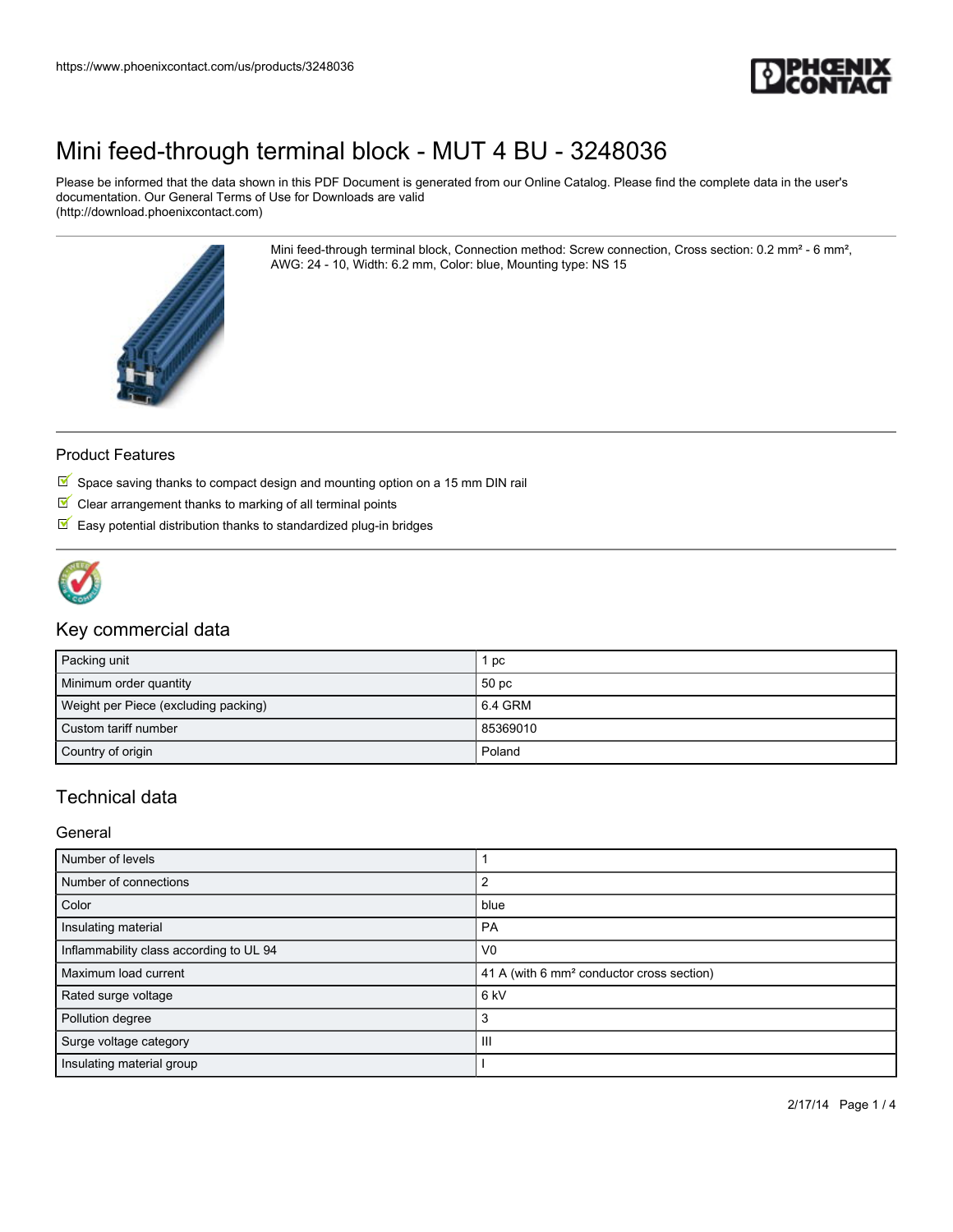

## Technical data

### General

| Connection in acc. with standard | IEC 60947-7-1                                         |
|----------------------------------|-------------------------------------------------------|
| Nominal current $I_{N}$          | 32 A (with 4 mm <sup>2</sup> conductor cross section) |
| Nominal voltage $U_N$            | 500 V                                                 |
| Open side panel                  | ıa                                                    |

#### Dimensions

| Width        | 6.2 mm  |
|--------------|---------|
| Length       | 29.9 mm |
| Height NS 15 | 34 mm   |

### Connection data

| Connection in acc. with standard                                                           | IEC 60947-7-1          |
|--------------------------------------------------------------------------------------------|------------------------|
| Connection method                                                                          | Screw connection       |
| Conductor cross section solid min.                                                         | $0.2$ mm <sup>2</sup>  |
| Conductor cross section solid max.                                                         | $6 \text{ mm}^2$       |
| Conductor cross section AWG/kcmil min.                                                     | 24                     |
| Conductor cross section AWG/kcmil max                                                      | 10                     |
| Conductor cross section stranded min.                                                      | $0.2$ mm <sup>2</sup>  |
| Conductor cross section stranded max.                                                      | $6 \text{ mm}^2$       |
| Min. AWG conductor cross section, stranded                                                 | 24                     |
| Max. AWG conductor cross section, stranded                                                 | 10                     |
| Conductor cross section stranded, with ferrule without plastic sleeve min.                 | $0.25$ mm <sup>2</sup> |
| Conductor cross section stranded, with ferrule without plastic sleeve max.                 | $4 \text{ mm}^2$       |
| Conductor cross section stranded, with ferrule with plastic sleeve min.                    | $0.25$ mm <sup>2</sup> |
| Conductor cross section stranded, with ferrule with plastic sleeve max.                    | $4 \text{ mm}^2$       |
| 2 conductors with same cross section, solid min.                                           | $0.2$ mm <sup>2</sup>  |
| 2 conductors with same cross section, solid max.                                           | $1.5$ mm <sup>2</sup>  |
| 2 conductors with same cross section, stranded min.                                        | $0.2$ mm <sup>2</sup>  |
| 2 conductors with same cross section, stranded max.                                        | $1.5$ mm <sup>2</sup>  |
| 2 conductors with same cross section, stranded, TWIN ferrules with plastic<br>sleeve, min. | $0.5$ mm <sup>2</sup>  |
| 2 conductors with same cross section, stranded, TWIN ferrules with plastic<br>sleeve, max. | $2.5$ mm <sup>2</sup>  |
| 2 conductors with same cross section, stranded, ferrules without plastic<br>sleeve, min.   | $0.25$ mm <sup>2</sup> |
| 2 conductors with same cross section, stranded, ferrules without plastic<br>sleeve, max.   | $1.5$ mm <sup>2</sup>  |
| Stripping length                                                                           | 9 <sub>mm</sub>        |
| Internal cylindrical gage                                                                  | A <sub>4</sub>         |
| Screw thread                                                                               | M <sub>3</sub>         |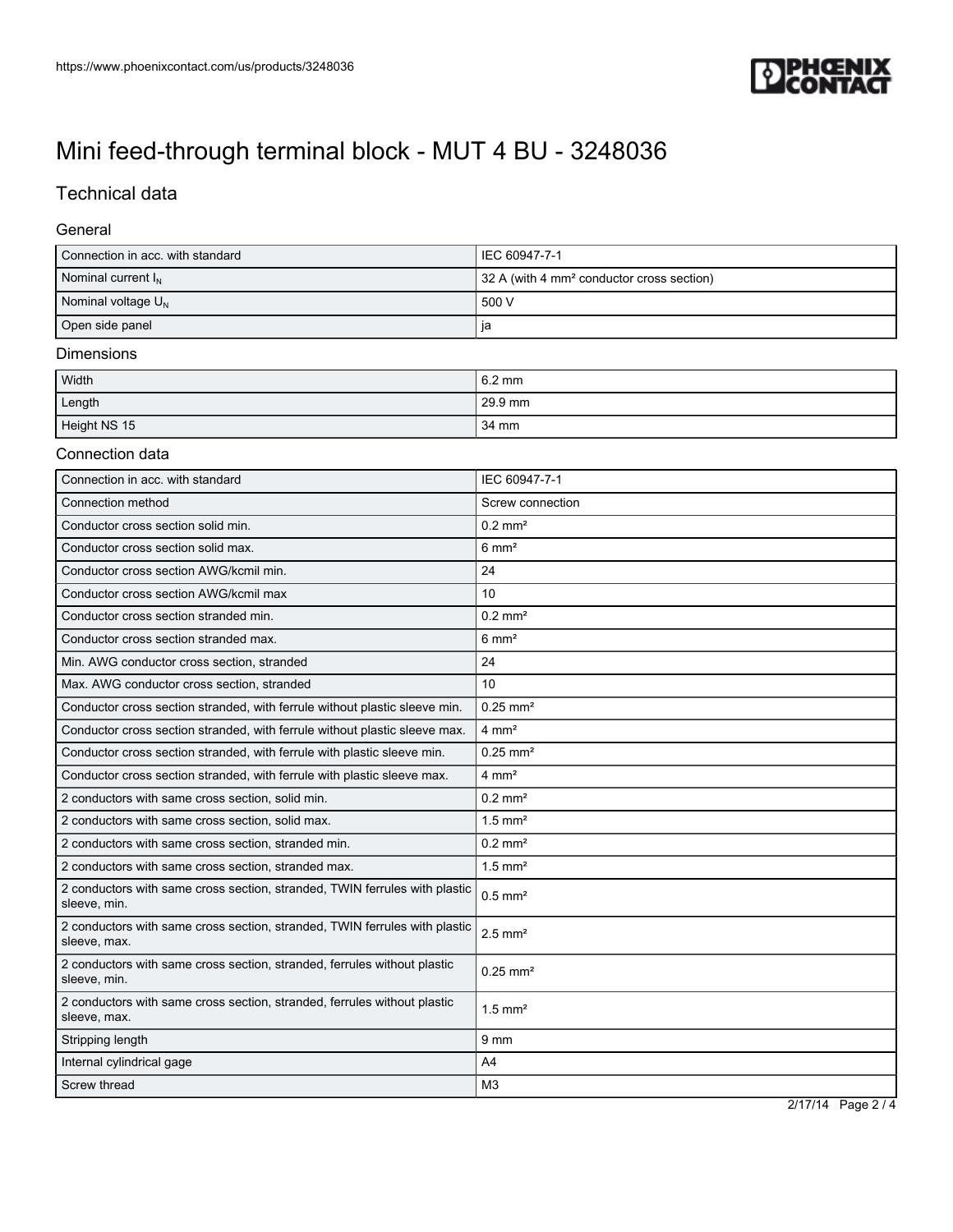

## Technical data

#### Connection data

| Tightening torque, min | $0.6$ Nm |
|------------------------|----------|
| Tightening torque max  | $0.8$ Nm |

## **Classifications**

### eCl@ss

| eCl@ss 4.0 | 27141120 |
|------------|----------|
| eCl@ss 4.1 | 27141120 |
| eCl@ss 5.0 | 27141120 |
| eCl@ss 5.1 | 27141120 |
| eCl@ss 6.0 | 27141120 |
| eCl@ss 7.0 | 27141120 |
| eCl@ss 8.0 | 27141120 |

## ETIM

| ETIM 3.0 | EC000897 |
|----------|----------|
| ETIM 4.0 | EC001329 |
| ETIM 5.0 | EC000897 |

## UNSPSC

| UNSPSC 6.01          | 30211811 |
|----------------------|----------|
| <b>UNSPSC 7.0901</b> | 39121410 |
| <b>UNSPSC 11</b>     | 39121410 |
| <b>UNSPSC 12.01</b>  | 39121410 |
| <b>UNSPSC 13.2</b>   | 39121410 |

## Approvals

### Approvals

#### Approvals

GOST / UL Recognized / VDE Zeichengenehmigung / IECEE CB Scheme

#### Ex Approvals

Approvals submitted